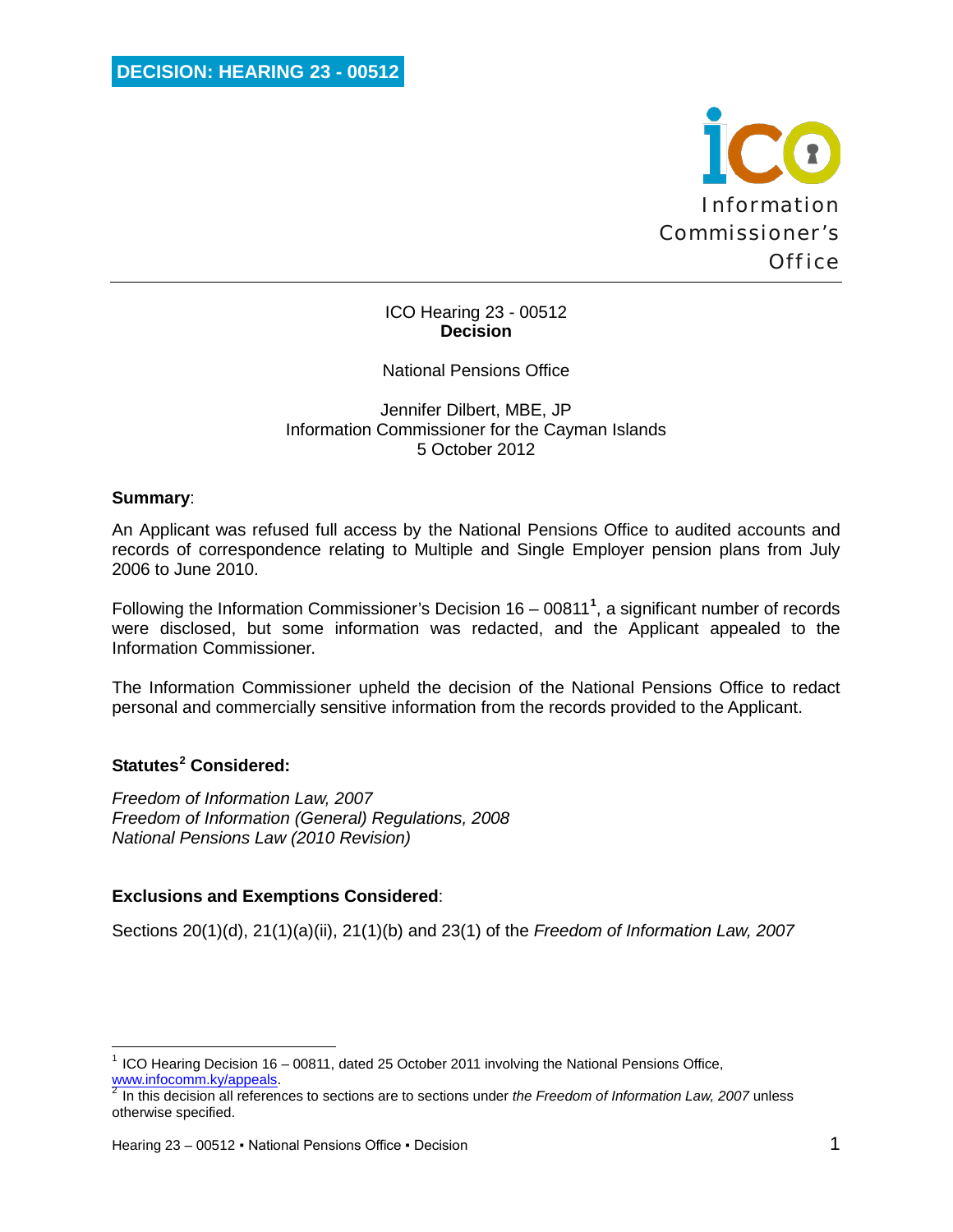## **Contents:**

| А.        | <b>INTRODUCTION</b>                        |   |
|-----------|--------------------------------------------|---|
| <b>B.</b> | <b>BACKGROUND</b>                          | 3 |
| C.        | PROCEDURAL MATTERS                         | 3 |
| D.        | <b>ISSUES UNDER REVIEW IN THIS HEARING</b> | 4 |
| Е.        | CONSIDERATION OF ISSUES UNDER REVIEW       | 5 |
| E.        | <b>FINDINGS AND DECISION</b>               | 8 |
|           |                                            |   |

# <span id="page-1-0"></span>**A. INTRODUCTION**

- [1] On 12 October 2010, the Applicant made an FOI request to the National Pensions Office ("NPO") for records as follows:
	- *1. The period for which the following information is requested is from July 2006 to June 2010.*
	- *2. In this request for information correspondence includes but is not limited to all (i.e. within Government, individuals and private sector) letters, faxes, reports, emails, memos, minutes of meetings, meeting notes, phone logs, phone conversation records, etc.*
	- *3. In this request for information correspondence does not include the information requested in FOI Request 37373 - MEPP & SEPP Audited Accounts. However, if the NPO wishes to consolidate FOI Request 37373 - MEPP & SEPP Audited Accounts with this current FOI Request then that is acceptable.*
	- *4. Copies of all correspondence from:*
		- *4.1 The auditors of all Multi Employer Pension Plans (MEPP) and all Single Employer Pension Plans (SEPP) sent to the respective plans and a copy of this correspondence is held by the National Pension Office (NPO).*
		- *4.2 The NPO to all MEPPs' and SEPPs' auditors.*
		- *4.3 The NPO to MEPPs' and SEPPs' as a result of or in connection with correspondence received from auditors and referencing an MEPP or SEPP.*
- [2] On 25 January, 2011 The National Pensions Office withheld the requested document, relying on the exemption in section 3 (7) of the FOI Law, relating to abrogating the provisions of any other Law that restricts access to records. An internal review by the Chief Officer dated 23 February 2011 upheld the NPO's decision. The applicant then appealed to the ICO on the 28 February 2011, and was granted a Hearing on 13 July 2011. The Commissioner heard the matter and issued a written decision, dated 25 October 2011, which ruled that the request must be dealt with under the law, and ordered the Chief Officer of the National Pensions Office to review her decision of 23 February 2011. The Commissioner's decision also preserved the right of the Applicant to appeal the new decision that might result.
- [3] On 1 February 2012 the Chief Officer issued a revised decision which released redacted records to the Applicant. In this instance the Chief Officer relied on sections 21(a)(ii), 21(b), and 23(1) relating to diminishing commercial value, prejudice of commercial interest and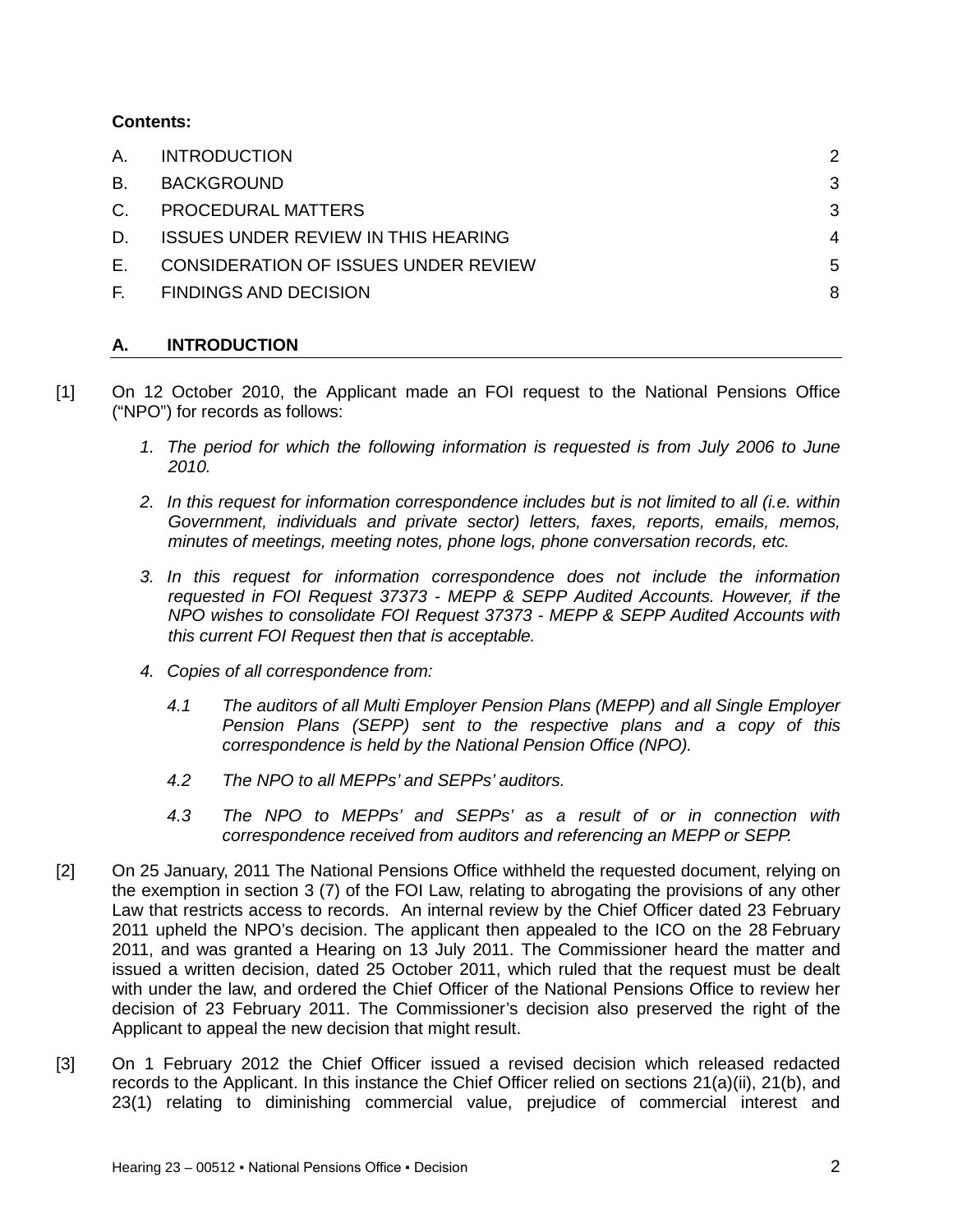unreasonable disclosure of personal information respectively. The Applicant appealed to the Information Commissioner on 11 February 2012.

[4] The Fact Report lists the records in dispute as:

### **1. Audited Financial Statements**

- **a.** Colonial Private Trustee Limited, 2009
- **b.** Colonial Private Trustee Limited 2010
- **c.** Cable & Wireless International Retirement Benefits Plan, 2010
- **d.** Wyvern Retirement Trust, 2010
- **e.** Schroder Cayman Retirement Benefits Scheme, 2010
- **f.** Any other current plans not already provided.

## **2. Correspondence related to Pension Plan Auditors**

- **a.** Fidelity Pension Plan
	- **i.** Letter from PWC to NPO dd 12 November 2009
	- **ii.** Letter from NPO to Fidelity Pension Plan dd 13 Jan 2012
- **b.** Silver Thatch Pension Plan
	- **i.** Letter from PWC to NPO dd 28 September 2009 with attachments
	- **ii.** Letter from NPO to Silver Thatch dd 31 Jan 2012
- **c.** Chamber of Commerce Pension Plan (COC)
	- **i.** Letter from PWC to NPO dd 15 Dec 2006 with attachments
	- **ii.** Letter from NPO to COC dd 31 Jan 2012
- **d.** For any other current plans not already provided.

# <span id="page-2-0"></span>**B. BACKGROUND**

[5] The National Pensions Office (NPO) is the regulatory body for private pension plans in the Cayman Islands. Its mission is to ensure the effective and efficient administration, implementation and evolution of the National Pensions Law and Regulations (NPL). The NPO's functions are governed by the NPL, and the National Pensions Board, which is a statutory Board appointed by the Governor in Cabinet under section 78 of the NPL.

### <span id="page-2-1"></span>**C. PROCEDURAL MATTERS**

- [6] During the course of this Hearing further records were disclosed including items 1 a. and 1 b. above.
- [7] After the Fact Report and the Notice of Hearing had been issued in this case, in their initial submission, the NPO added reliance on the exemption set out in section 20(1)(d) relating to the effective conduct of public affairs. The Applicant responded to the use of this exemption in their reply submission.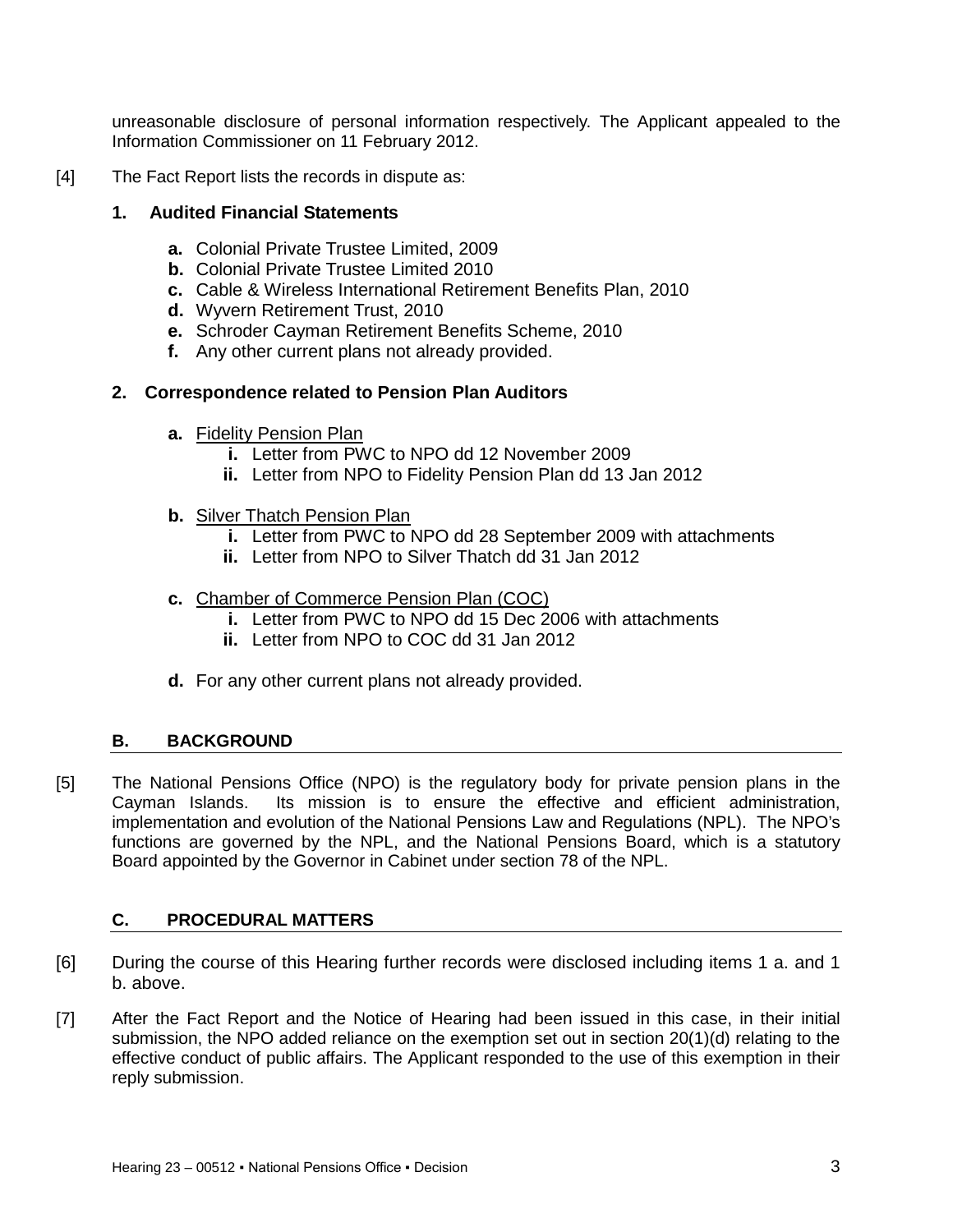- [8] As both parties have had an opportunity to give their views in writing on the use of this exemption, I will consider the arguments presented.
- [9] In its submission, the NPO objects to the amendment made in the Fact Report to the list of "Records in Dispute" to include "Any other current plans not already provided". This is academic at this point, as I am not able to rule on any record that I have not had a chance to inspect. However, based on examination of the records at the offices of the NPO, the ICO has no reason to believe that further records exist, other than those listed by name above, which are responsive to this request.

The records to be considered in the Hearing are therefore set out in D below.

- [10] It must be noted that the original request for these records was made in October 2010, with my original decision on this matter dated October 2011. It has taken a further year to bring this matter to this point. Delays to this Hearing were caused by a mixture of missed deadlines by the NPO and the Legal Department acting for them, the late involvement of the Legal Department, and subsequent objections to various procedural matters which required the ICO to take legal advice.
- [11] Although the process has taken an inordinately long time, the NPO has provided the Applicant with a significant volume of records responsive to the request. Some of these were disclosed during the course of this Hearing, as late as August 2012. With a timely and correct application of the FOI Law, these documents could have been reviewed, redacted as necessary, and disclosed much earlier, sparing the Applicant, the ICO, the NPO and the Legal Department much time and resources.

# <span id="page-3-0"></span>**D. ISSUES UNDER REVIEW IN THIS HEARING**

[12] The NPO has provided me with unredacted copies of the following documents, as well as copies of the redacted records as provided to the Applicant. Where redactions are made, the sections of the Law under which the information is considered exempt are indicated.

The records being considered at this Hearing are:

### **1. Audited Financial Statements**

- **a.** Cable & Wireless International Retirement Benefits Plan, 2010
- **b.** Wyvern Retirement Trust, 2010
- **c.** Schroder Cayman Retirement Benefits Scheme, 2010

### **2. Correspondence related to Pension Plan Auditors**

- **a.** Fidelity Pension Plan
	- **i.** Letter from PWC to NPO dd 12 November 2009
	- **ii.** Letter from NPO to Fidelity Pension Plan dd 13 Jan 2012
- **b.** Silver Thatch Pension Plan
	- **i.** Letter from PWC to NPO dd 28 September 2009 with attachments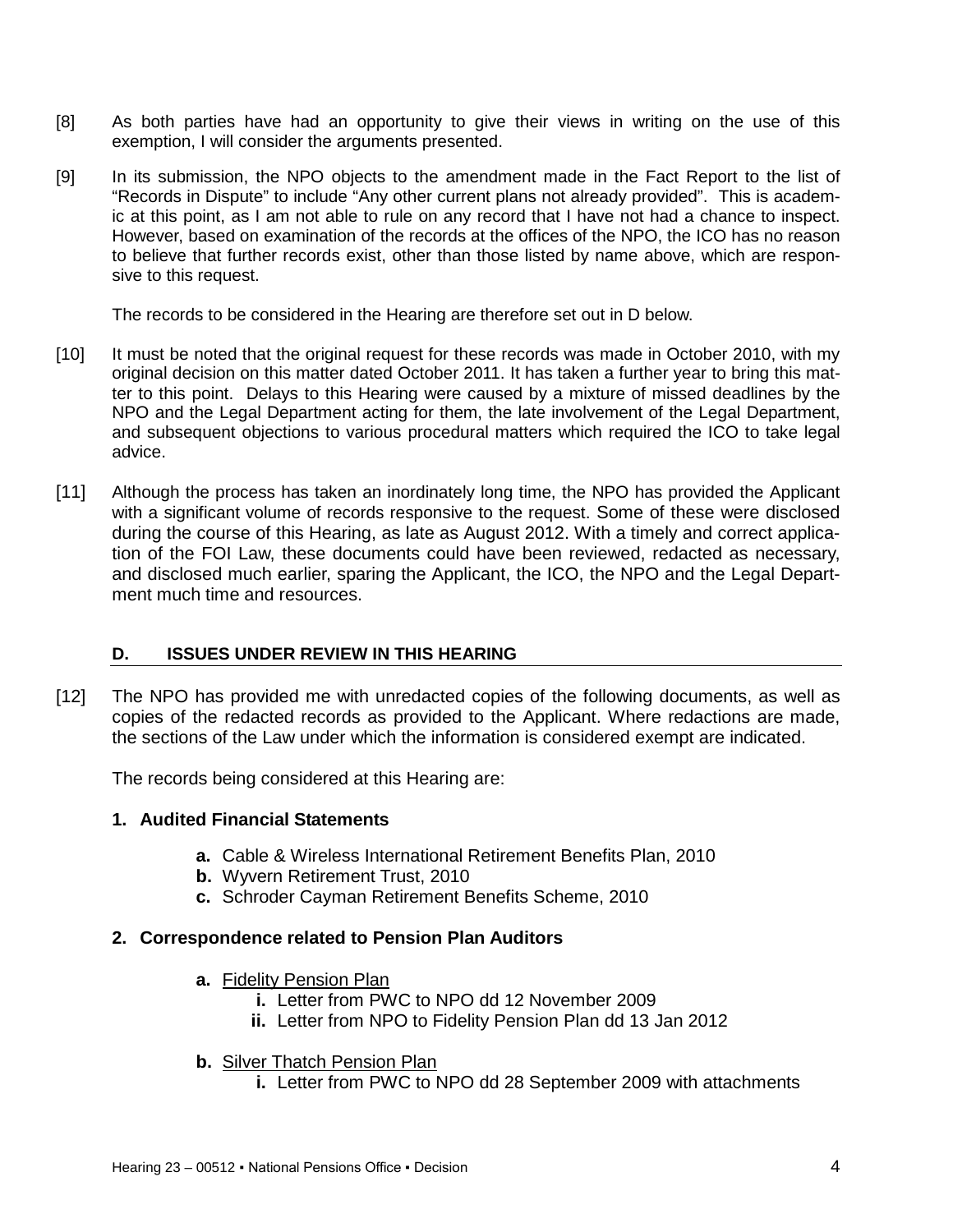- **ii.** Letter from NPO to Silver Thatch dd 31 Jan 2012
- **c.** Chamber of Commerce Pension Plan (COC)
	- **i.** Letter from PWC to NPO dd 15 Dec 2006 with attachments
	- **ii.** Letter from NPO to COC dd 31 Jan 2012
- [13] The issues to be decided in this Hearing are:
	- 1. **Section 23(1) -** Are the responsive records exempt from disclosure because their disclosure would involve the unreasonable disclosure of personal information of any person, whether living or dead?
	- 2. **Section 21(1)(a)(ii) –** Are the responsive records exempt from disclosure because their disclosure would reveal any information of a commercial value, which value would be, or could reasonably be expected to be, destroyed or diminished if the information were disclosed?
	- 3. **Section 21(1)(b) -** Are the responsive records exempt from disclosure because they contain information concerning the commercial interests of any person or organization and the disclosure of that information would prejudice those interests?
	- 4. **Section 20(1)(d) –** Are the responsive records exempt from disclosure because their disclosure would otherwise prejudice, or be likely to prejudice, the effective conduct of public affairs?

# <span id="page-4-0"></span>**E. CONSIDERATION OF ISSUES UNDER REVIEW**

# **1. Section 23(1)**

[14] Except in one instance, the information to which this exemption has been applied consists solely of the names or signatures of officials in the various private sector companies associated with the Pension Plans to which the request applies. The exception to the above is probably as a result of an oversight, which is in my view insignificant. However, two words in the penultimate paragraph of a letter from PriceWaterhouseCoopers dated 28 September have been redacted under section 23 which are not names or a signature. The redactions pursuant to section 23 have been made to the letters accompanying the Financial Statements and the Correspondence Related to Pension Plan Auditors.

### **The position of the National Pensions Office**

[15] The NPO submits that the information it has redacted is personal information as defined in the Regulations, and that disclosure of this information "would lead to adverse publicity for the persons named who had not acted in their personal capacity." They argue that "it is in keeping with the concept of collective responsibility that the name of the relevant company for which they work be disclosed and the individuals named be exempt from disclosure. It is submitted that disclosure of such personal information in the circumstances would be unreasonable".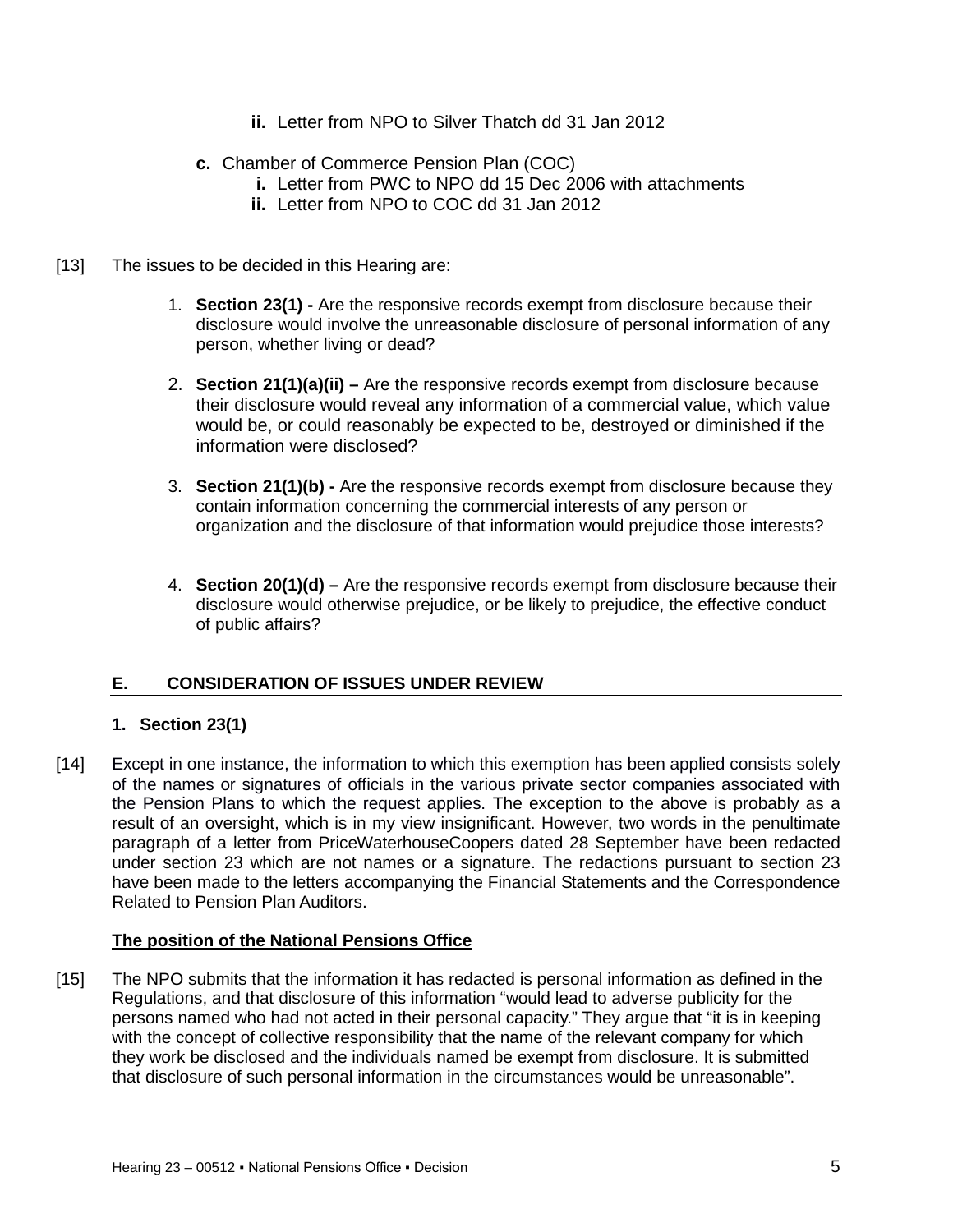[16] The NPO further argues that it would not be in the public interest to disclose this information. They consider various public interest factors in support of disclosure and conclude that the public interest factors have very limited application to the instant case.

#### **The position of the Applicant**

[17] The Applicant states in their submission that "the information requested is not for personal pension plan records or other personal information". The Applicant does not therefore argue further with respect to the release of personal information.

#### **Discussion**

- [18] I agree that the names or signatures of individuals in the responsive records constitute personal information. In this case, the personal information which has been redacted by the NPO relates to individuals who do not occupy a position in a public authority, or fall into any other category set out in the regulations which would exclude it from being personal information.
- [19] As the applicant has indicated that they do not require personal information to be disclosed, all that is required in this case is for me to confirm that the redactions made pursuant to section 23 relate to personal information.
- [20] However, the two words referred to in parargraph 14 above do not constitute personal information and should be disclosed.

### **2. Section 21(1)(a)(ii) and 3. Section 21(1)(b)**

[21] The NPO has applied these exemptions jointly to parts of the responsive records which have been redacted, so the above exemptions will be considered together. The redactions to the Audited Financial Statements cover items such as an explanation and listing of securities held by each plan, liquidity strategy, and in one case, percentages charged for administration and management.

#### **The position of the National Pensions Office**

[22] The NPO submits that the redacted information would have commercial value to the administrators of a pension plan, and the pension fund, as it includes:

> *…details on the plans' investment portfolio composition. This would have been uniquely determined by the investment managers of the pension plans to bring about the highest returns on investments for the benefits of members.*

[23] They further argue that the information redacted is information which helps to determine the competitive edge of the pension plan and thus has commercial value which could be destroyed or diminished if disclosed. The NPO states:

> *The disclosure of the redacted information would … make available sensitive information which is of commercial interest to the administrators of the pension plan. It is more probable than not that this would negatively impact the competitive advantage of the respective pension plan and the pension fund … [and] … the*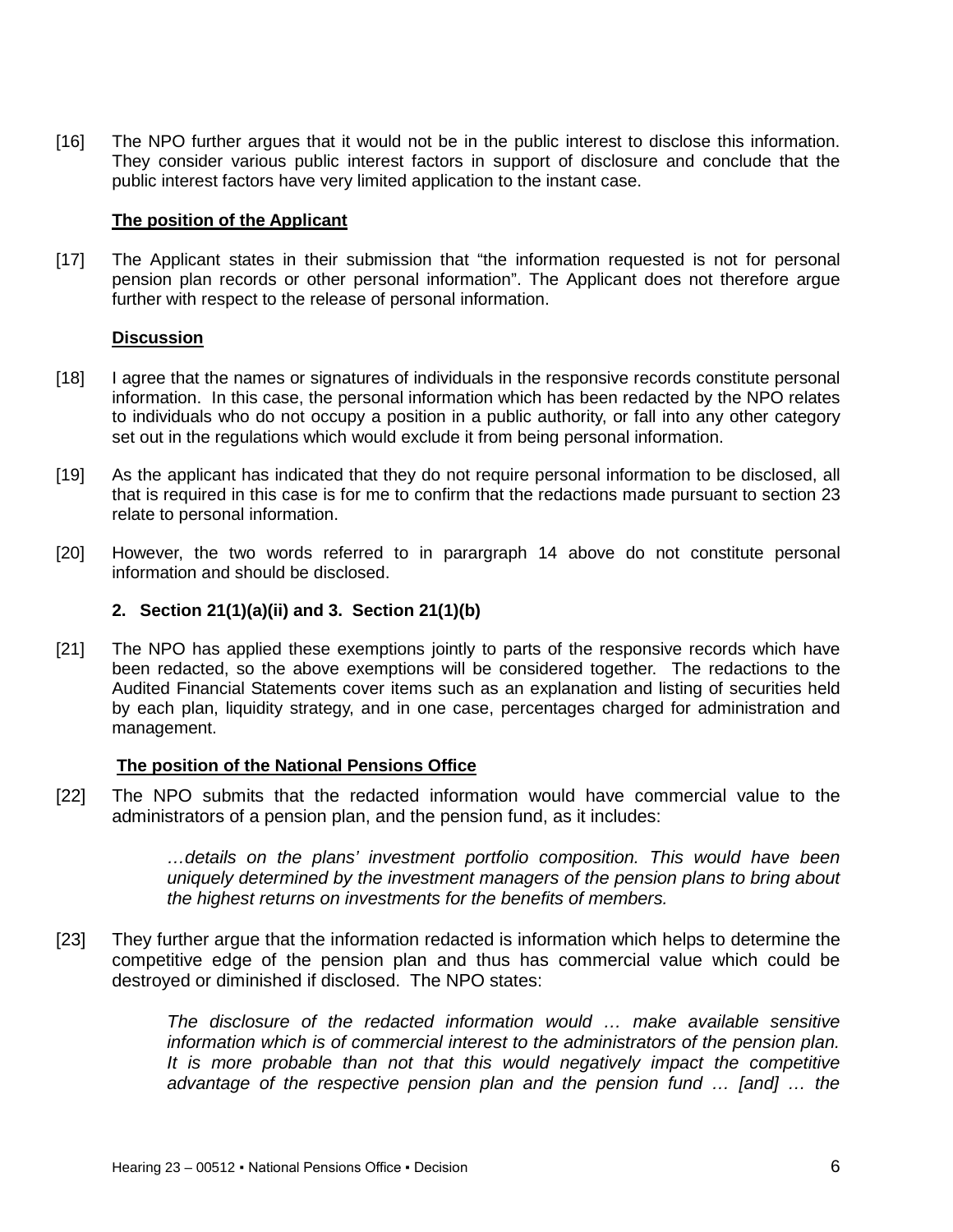*administrator would be prejudiced by the disclosure as this could result in the transfer of a pension plan to other participants in the market.*

[24] When asked by the NPO, some administrators did not object to disclosure. The NPO has presented evidence from two companies who felt that as their respective pension plans are solely for their employees, the Audited Financial Statements should not be disclosed.

#### **The position of the Applicant**

[25] The Applicant accepts that the NPL provides for members of pension plans to have the right to obtain information on their own pension plans, including the audited accounts. However, the Applicant goes on to say that:

> *…current members of a pension plan may not be satisfied with the operation of a pension plan and want to change to another pension plan. In selecting a new pension plan the workers must be able to access all operational information about the alternative pension plan prior to the NPL Regulations Section 3 choice of pension plan vote.*

- [26] The Applicant believes that it is in the public interest to have the disclosure of full pension plan operational information, so that workers can "hold Government accountable to the implementation of the NPL and the operational quality of the regulatory regime".
- [27] The Applicant makes reference to various cases particularly in the United States where Annual Investment & Financial Reports, Comprehensive Annual Financial Reports and Summary of Investments of pension plans are publicly available. They also cite various pension scandals in the US, and the Disclosure Policies and Procedures for pension funds in New York State and California.
- [28] In addition, the Applicant refers to the Cayman Islands Complaints Commissioner's Own Motion Investigation into the ability of the National Pensions Office to effectively investigate, charge and convict companies who are non-compliant with pension contributions as mandated under the Law.

#### **Discussion**

- [29] I support the view of the NPO that the information redacted pursuant to sections  $21(1)(a)(ii)$ and 21(1)(b) is information of a commercial value, and it is information concerning the commercial interests of any person or organization. The NPO has also demonstrated that the value of this commercial information would be, or could reasonably be expected to be destroyed or diminished if the information were disclosed. They have further demonstrated that the disclosure of that information would prejudice those interests.
- [30] The arguments are weakened by two factors. First, it is the case that some companies concerned had no objection to their full financial statements being disclosed. It could therefore be argued that the same should apply for the responsive records being considered here. Second, as mentioned in my Decision 16 – 00811 [paragraph 36], a prescribed person under the National Pensions Law would have full access to records pertaining to their plan, and could potentially share this information with others.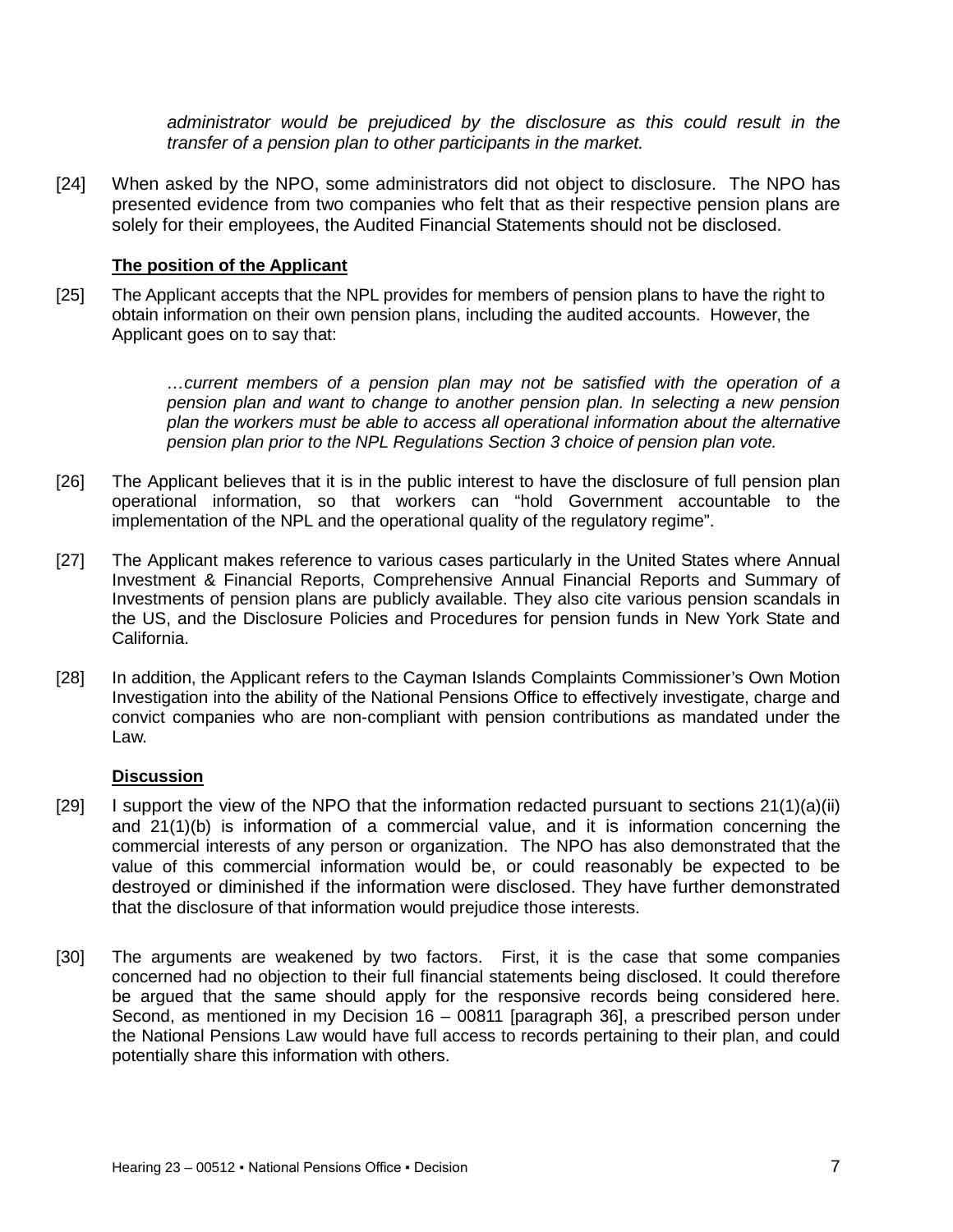- [31] However, I do not think that these factors override the fact that the documents before me do contain information that is exempt under the Law, and the companies involved have stated that it would be detrimental to the plans and to the administrators to have it disclosed. Furthermore, I am not privy to agreements that may be made between a prescribed person and their plan administrators with respect to confidentiality.
- [32] Despite the Applicant's plea for better regulation/accountability, I do not find that the release of this limited redacted information would promote accountability within or improve the services of the NPO, nor would disclosure reveal any wrongdoing or maladministration. The Complaints Commissioner has already performed an extensive investigation into the NPO, and the report on this investigation is available to the public. Recommendations made in this report have been presented to the Government.
- [33] I do not see where disclosure of the redacted records that are subject of this Hearing would further assist the public with a general understanding of the overall state of pension plans and pension regulation in Cayman. It must be noted that although the entire process has taken quite some time, and this application was plagued with the procedural issues cited above, the Applicant has now been provided with a significant number of records. The matter being considered here relates to the redaction of a small amount of information from the Audited Financial Statements of three plans. All of the other information including the auditors' opinions has been released. The Applicant has also been provided with correspondence from the auditors where breaches of the National Pensions Regulations have been identified.

### **3. Section 20(1)(d)**

[34] As I have found that the redacted information is exempt under other sections of the Law, I am not required to consider the application of this exemption. I do note however the arguments of the NPO in this respect. In particular, I concur that regulators must be able to obtain all information necessary from those being regulated, in the knowledge that the FOI Law protects this information where necessary.

### <span id="page-7-0"></span>**F. FINDINGS AND DECISION**

Under section 43(1) of the *Freedom of Information Law, 2007*, I make the following findings and decision:

### **Findings:**

The information redacted from the responsive records as listed in D. above is exempt from disclosure under sections 21(a)(ii), 21(b), or 23(1) of the Freedom of Information Law, 2007, with the exception of two words in the penultimate paragraph of a letter from PriceWaterhouseCoopers dated 28 September which have been redacted under section 23. These words do not constitute personal information and should be disclosed.